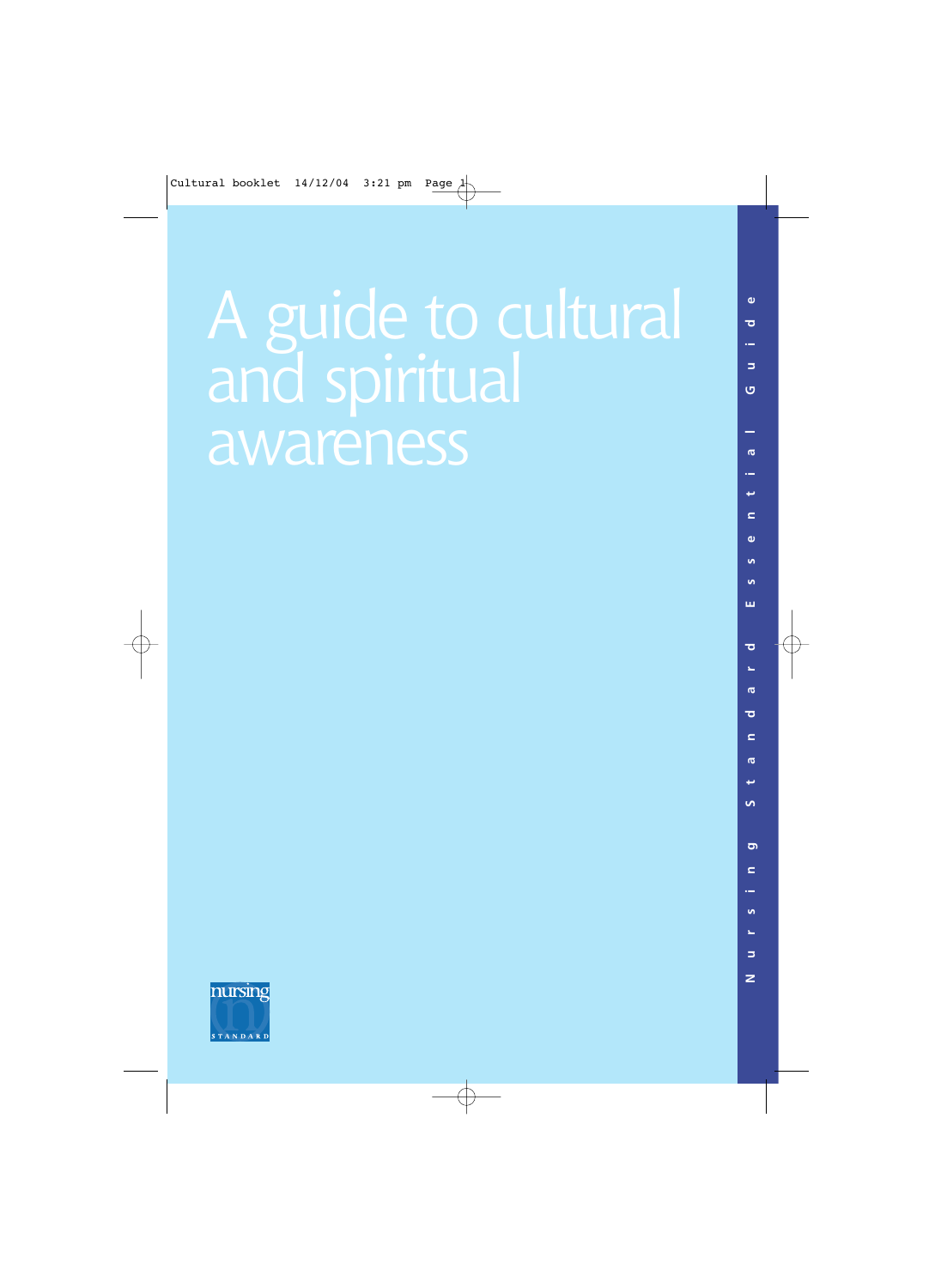

| Written by Jean Serge Mootoo   |  |
|--------------------------------|--|
| BSc(Hons), CertED, FAECT,      |  |
| MIVA, CertIHSM, RGN, RMN,      |  |
| RNLD, professional and         |  |
| vocational development         |  |
| teacher at Somerset Academy,   |  |
| <b>East Somerset NHS Trust</b> |  |

#### **Nursing Standard**

The Heights, 59-65 Lowlands Road, Harrow, Middlesex HA1 3AE

To subscribe call 08457726 100 www.nursing-standard.co.uk NSEG CUL Cover picture by **Corbis**



© Copyright RCN Publishing Company Ltd 2005. All rights reserved. No part of this book may be reproduced, stored in a retrieval system, or transmitted in any form or by any means, electronic, mechanical, photocopying, recording or otherwise, without prior permission of the publisher.

### **Contents**

| 3  | <b>African/Caribbean</b>      |
|----|-------------------------------|
| 3  | <b>Asian</b>                  |
| 5  | <b>Chinese</b>                |
| 5  | <b>Travellers</b>             |
| 7  | <b>Buddhism</b>               |
| 7  | <b>Christianity</b>           |
| 9  | <b>Hinduism</b>               |
| 10 | <b>Islam</b>                  |
| 11 | <b>Judaism</b>                |
| 13 | <b>Sikhism</b>                |
| 13 | Baha'i                        |
| 14 | <b>Christian Science</b>      |
| 14 | <b>Jehovah's Witnesses</b>    |
| 15 | <b>Mormons</b>                |
| 15 | <b>Rastafarianism</b>         |
| 16 | <b>Seventh Day Adventists</b> |
| 17 | <b>Other faiths</b>           |
| 18 | <b>Contacts</b>               |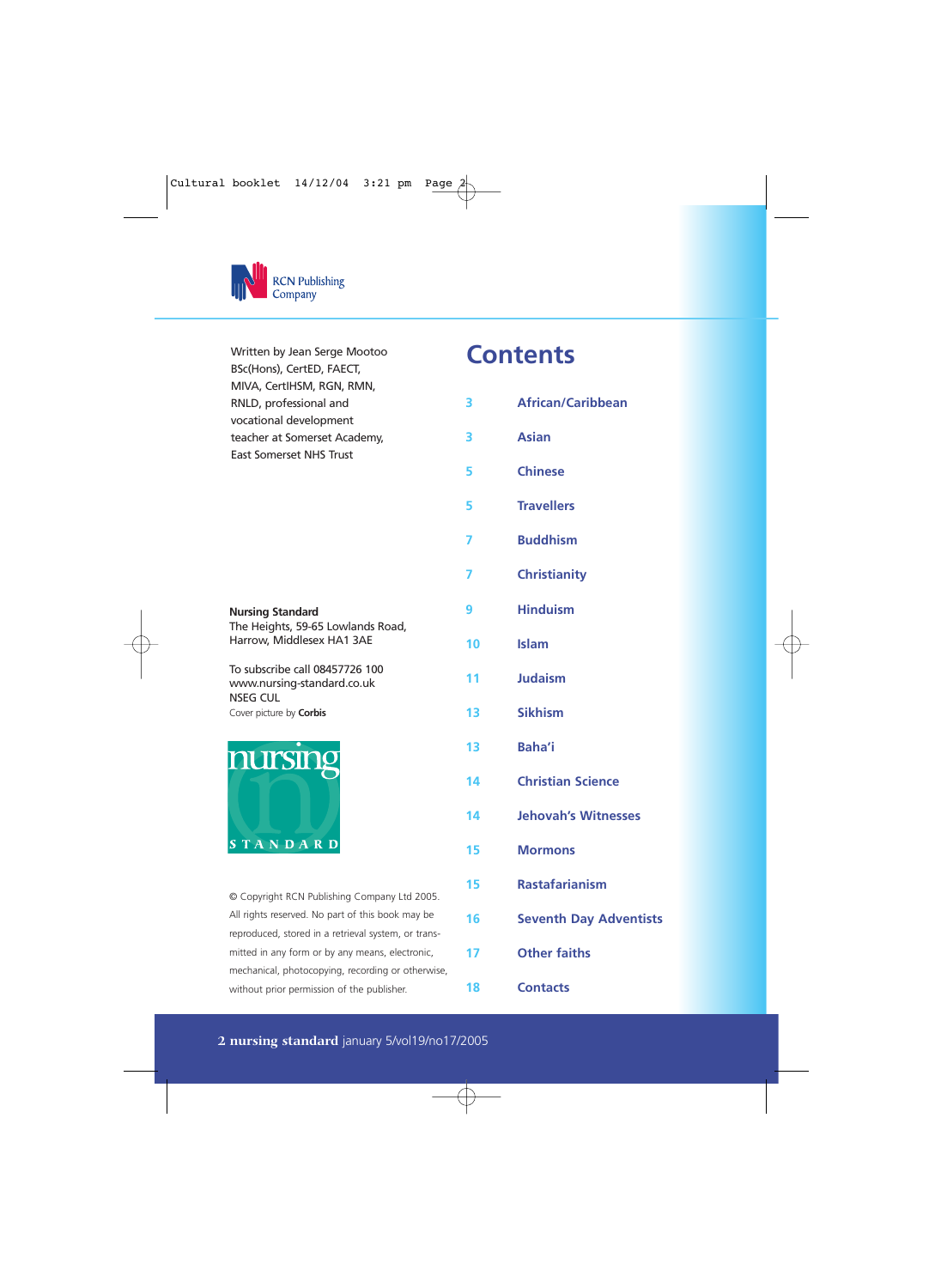**Given the immense diversity between different cultures and religions, this guide can only offer general useful advice. Please refer to the list of contacts on page 18 to find further information**

#### **AFRICAN/CARIBBEAN**

The term African/Caribbean is used here to include people of African and Caribbean origin (for example, from Nigeria, Gambia, Uganda, Jamaica, Trinidad, Tobago, St Lucia, Grenada or the Bahamas). Some cultural and traditional patterns are likely to be common among those with roots in Africa and the Caribbean islands, but it is important that patients are consulted individually about how they wish to be referred to.

#### **Religion**

Religious days are important in the lives of many African/Caribbean people; religions include Christianity, Islam and Rastafarian, among others, and ritual practices vary widely.

#### **Modesty**

Patients are likely to have a strong preference for a doctor or nurse of the same sex when being examined or treated.

#### **Clinical procedures**

*Blood transfusion* There is no religious objection to receiving blood (except for Jehovah's Witnesses or Rastafarians).

*Organ transplantation* There is not usually religious objection to the reception of a transplanted organ, but those with belief in the sanctity of the body are unlikely to agree to organ donation.

#### **Death and dying**

At death, religious differences are likely to be minimal, and cultural identity is of paramount importance. Burial is preferred; funeral and mourning customs vary depending on culture

or religious belief. It is customary among some African/Caribbean cultures to express emotions freely when a relative dies; privacy should be given whenever possible

*Post-mortem* Older members of the community may believe the body must be intact for the afterlife and will be deeply offended by its disfigurement. They are unlikely to give consent for post-mortems except for coroner's cases.

#### **ASIAN – Indian Subcontinent**

It is difficult to make broad generalisations about Asian patients. We use the term here to include people from Bangladesh, India and Pakistan.

#### **Religion**

- $\blacksquare$  Bangladeshis majority Islam, some Hindus.
- $\blacksquare$  Indians majority Hindus, Sikhs and some Muslims; also Christians.
- $\blacksquare$  Pakistanis majority Islam.

#### **Diet**

Neither Hindus nor Muslims will eat anything that has come into contact with forbidden food or utensils (see specific religions).

#### **Personal care**

*Hygiene/cleanliness* Handwashing is considered essential before and after eating. Water for washing is needed in the same room as the toilet, so patients should be provided with bowls, jugs of water or a bidet. Asian patients prefer to wash in free-flowing water, as baths are considered unhygienic. If a shower is not available, the patient may like a jug to use in the bath.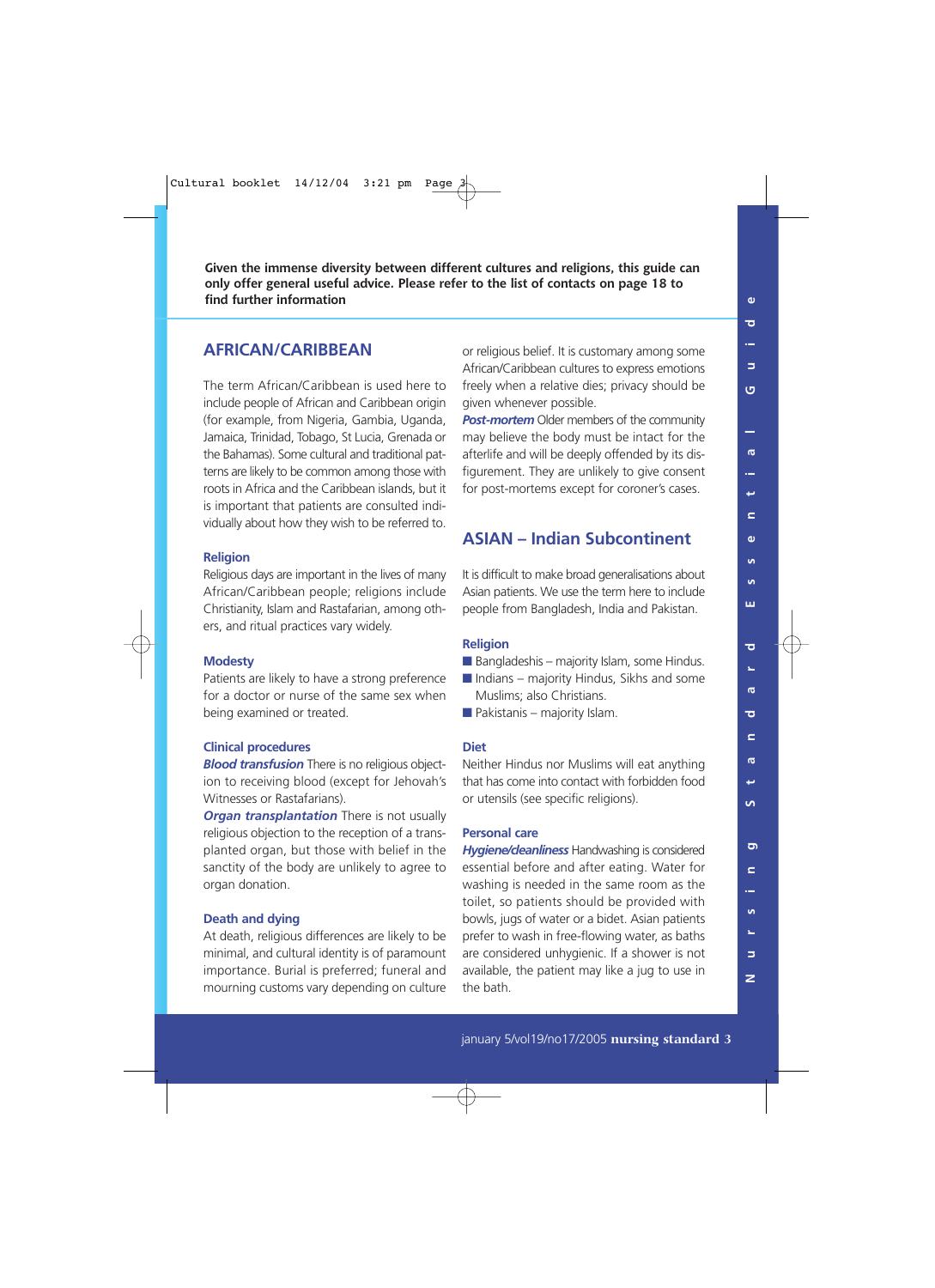*Modesty* Asian patients, particularly women, are likely to have a strong preference for a doctor of the same sex when being examined or treated. Sensitivity and care are needed in situations that may cause the patient embarrassment, for example, wearing a gown that the patient may consider too short. In some Asian cultures, direct eye contact is avoided, particularly with the opposite sex.

**Family planning**

There is no objection to family planning from a religious point of view. It is acceptable to ask the patient whether she wishes to involve her husband or any other family member in the discussion. Orthodox Muslims may refuse family planning.

#### **Death**

People from some Asian cultures may express their emotions freely when a relatives dies. Wherever possible, they should be given privacy to do so without unsettling other patients.

#### **Naming**

Ask patients for their family name and most used personal name (Figure 1). Most Asians are not Christians, so the term 'Christian name' has no significance in most cases. Use the family name as a 'surname' for writing purposes.



#### **4 nursing standard** january 5/vol19/no17/2005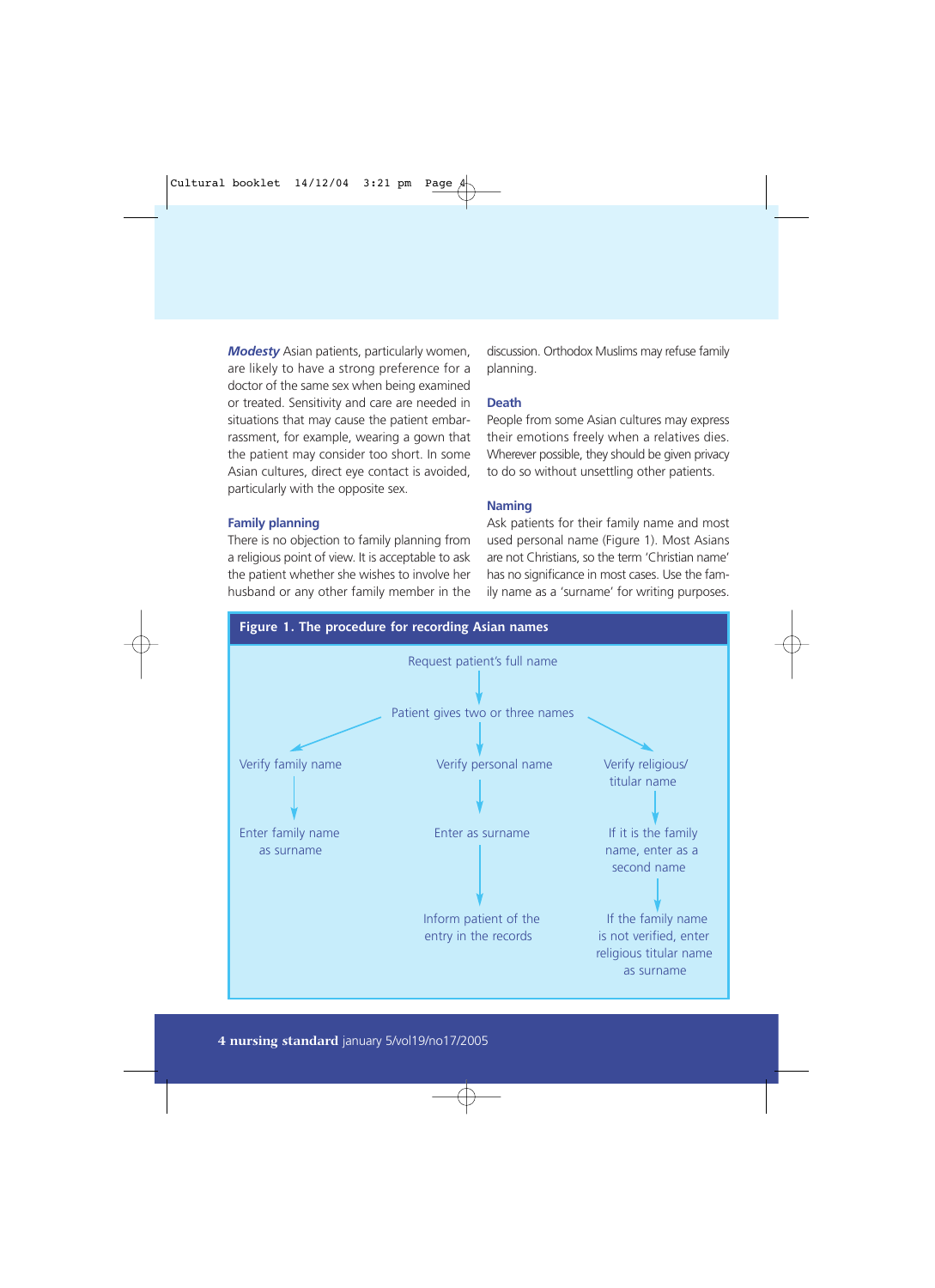Recording unfamiliar names can be difficult and may lead to serious errors. Staff should be aware of the different naming systems so that patients are accurately identified.

#### **CHINESE**

#### **Religion**

Taoism, Buddhism and Confucianism are the main religions, with some Christians.

#### **Diet**

The Chinese believe that equilibrium between 'hot' and 'cold' in terms of food, herbs or medicines needs to be maintained for good health. Foods are classified as hot or cold – this does not refer to temperature – and a special diet may be needed to restore balance:

- $\blacksquare$  Hot most pulses, garlic, ginger, eggs, nuts, lamb, honey, onions, dates, tea and coffee.
- $\blacksquare$  Cold cereals, rice, wheat, fruit, potatoes, white sugar, chickpeas, green leaf vegetables and milk.

Rice is the staple food, which is eaten with a variety of meat, fish and vegetable dishes.

#### **Personal care**

*Hygiene/cleanliness* Soaking in a bath is believed to be bad for the body in later life; showers are preferred.

*Modesty* In general, women prefer to be examined by a female doctor, although medical care takes priority. Some women may find wearing short, open-backed gowns unacceptable.

#### **Naming**

The family name tends to come first (for example,

Cheung), followed by a one or two-part personal name (for example, Hung Yum, resulting in Cheung Hung Yum). Family origin is important; hence women tend to keep their maiden name. Many Chinese people have reversed this order so that it corresponds to the British naming pattern.

#### **Childbirth**

Some women avoid cold drinks and do not wash their hair for several days after childbirth.

#### **Death**

Funeral and mourning customs vary widely depending on culture or religious belief. Some people are buried; others are cremated.

#### **Special considerations**

Traditional remedies are sometimes used for certain diseases – it is important to consult the individual. The most important festival is the New Year or Spring Festival, celebrated in February; the dates will vary as they are based on the lunar calendar.

#### **TRAVELLERS**

The general term 'travellers' includes several ethnic groups such as Romany ('Gypsy'), Irish and New Age travellers. Romany travellers trace their origins to the Indian subcontinent. Irish travellers likewise have a long history. New Age travellers emerged more recently as people who adopted a nomadic lifestyle for reasons ranging from ecological concerns to enforced homelessness. The following notes apply mainly to Romany people but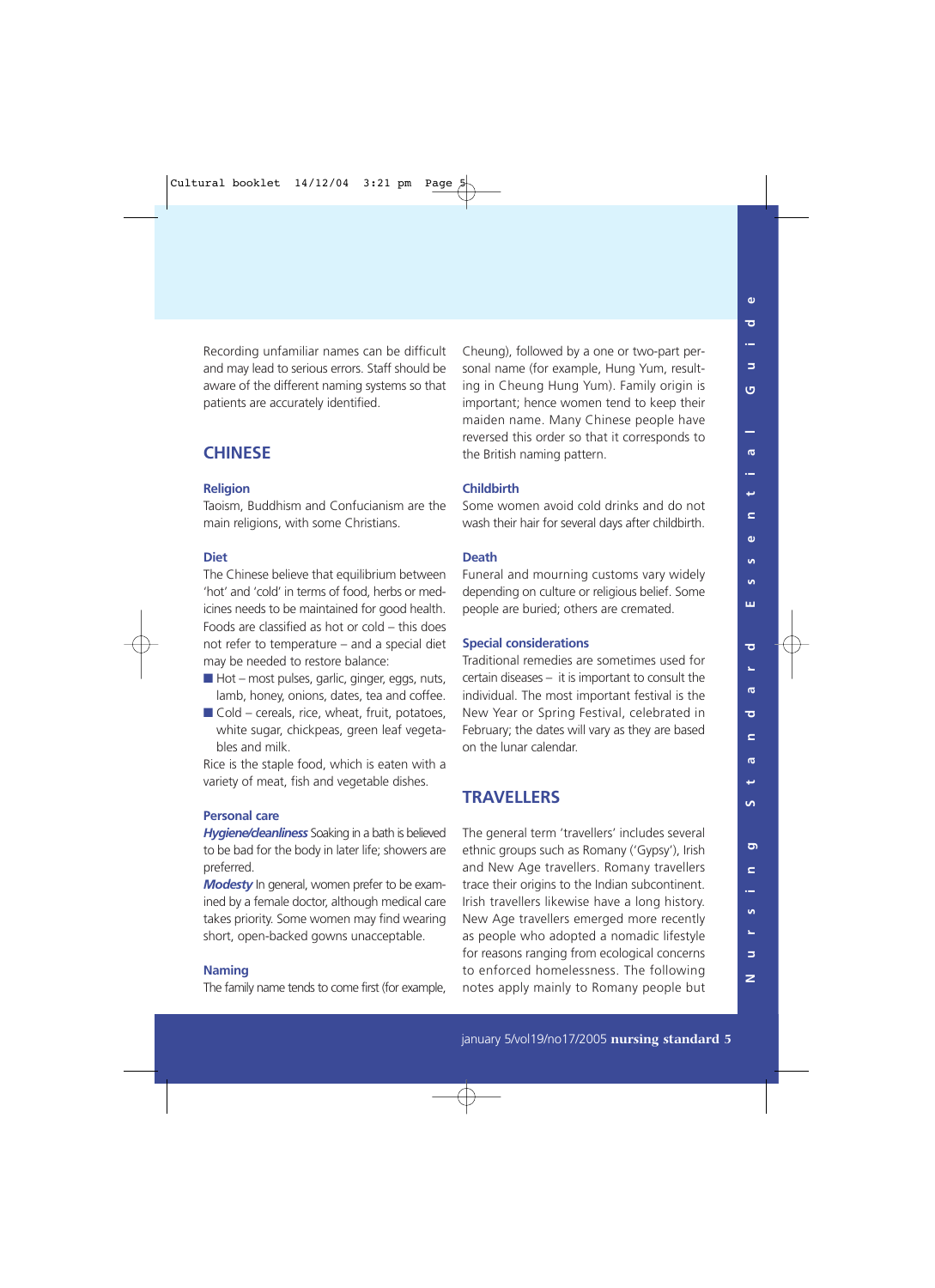may suggest areas that could be of concern to other travellers.

#### **Religion**

Many Romany travellers are Christian, and many Irish travellers are Roman Catholic Christians. Superstition features strongly in Romany culture. A wide range of religious beliefs is to be found among New Age travellers, including Christianity, Buddhism and Paganism, including such affiliations as Druidism. To non-Gypsies, Romany culture appears very male-dominated, which has implications for care in hospital. The Gypsy way of life is dominated by family connections, and admission to hospital can create an intensely painful sense of isolation.

#### **Diet**

Generally, all foodstuffs are acceptable, but the method of preparation is important. Non-Gypsies are considered to be ritually unclean, and the hygiene rules (see later) stipulate which washing vessels must be used. For these reasons it is unlikely that a strict Romany would find food prepared in the hospital to be acceptable, and the patient's family may wish to prepare and supply food. Sensitive review of the suitability of this food to the patient's medical condition may be needed.

#### **Personal care**

*Hygiene/cleanliness* Romany households have several washing bowls, each for a specific purpose, such as the upper part of the body, the lower part, the interior of the mouth, and for utensils. Non-Gypsies using the toilet facilities on a Romany settlement would render those facilities ritually unclean and unable to be used by that community. Disposable bottles and

bedpans overcome some of these concerns in hospital, but a sensitive discussion of hygiene arrangements with the patient may be helpful. *Modesty* Strictly, a Romany woman may not remain alone in a room with a man who is not her husband. Nor may another man look a Romany woman in the eye. However, many Romany women will consent to examination by a male doctor. Below the waist, the body is considered ritually unclean and should therefore be covered, with implications for gowns and some other clothing supplied by the hospital. Romany men may feel extremely uncomfortable being directed by female staff, even on such routine matters as when to eat, wash and sleep, and discouragement from smoking. Valuables are typically kept on the person, which can present difficulties when disrobing is required.

#### **Death and dying**

When death is imminent, a Romany traveller must not be left alone. The immediate family will usually summon the extended family and many friends to the bedside. It may become necessary to explain sensitively to the family that visitor numbers need to be restricted for the wellbeing of nearby patients. Strictly, the dying patient should be taken outdoors and a candle lit under the bed to light the way to the afterlife. It may be possible to offer a substitute – for example, the chaplaincy can supply an electric flicker candle. There may be a strong wish to take a dying patient home. Death will usually be followed by burial rather than cremation.

**Post-mortem** A strong belief in the afterlife dictates that the body must be kept whole. For this reason, post-mortem examinations will generally be strongly resisted. If a post-mortem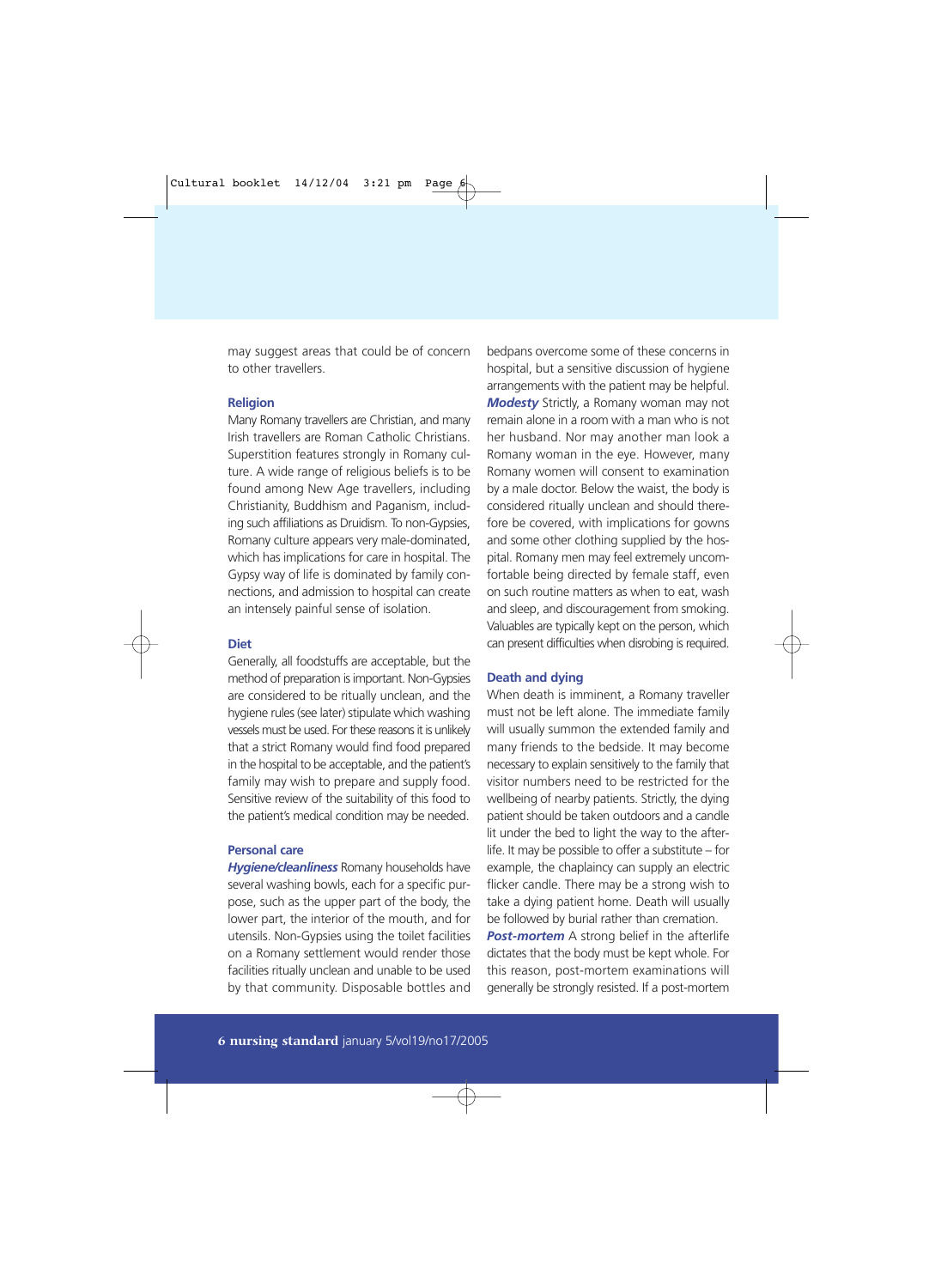is necessary, reassurance that all body parts have been returned will be necessary.

#### **Special considerations**

Illiteracy is more widespread among Romanies than in the community at large. It may be necessary to offer help and guidance in matters such as the completion of consent forms and the self-administration of medication.

#### **BUDDHISM**

Buddhist faith centres on the Buddha, who is served not as a god but as an example of a way of life. Buddhists believe in reincarnation and so accept responsibility for their actions. The chief doctrine is that of 'karma' – good or evil deeds resulting in an appropriate reward or punishment either in this life or through reincarnation along a succession of lives. Buddhism has always been culturally adaptable, and a variety of forms and movements have developed, each with different traditions. Ask the individual and/or family and friends what is required.

#### **Diet**

As Buddhism encourages its followers to practise non-violence, most Buddhists will be vegetarian.

#### **Family planning**

Buddhists believe life begins at conception and so do not agree with contraception or abortion.

#### **Death and dying**

*Care of the dying* Buddhists believe the state of mind of a person at the moment of death is important in determining the state of rebirth

after death. They like to have full information about their imminent death to enable them to make preparation. Some Buddhists may not wish to have sedatives or pain-killing drugs at this time. Peace and quiet for meditation and visits from other Buddhists will be appreciated. Some form of chanting may be used to influence the state of mind at death.

*Procedure at death* If other Buddhists are not in attendance, a Buddhist minister should be informed of the death as soon as possible. Routine last rites are appropriate. Cremation is preferred.

#### **Special considerations**

Vesak is a celebration of the enlightenment of Buddha and is held on a night with a full moon in May.

#### **CHRISTIANITY**

The individual person's denomination should be recorded in his or her notes – for example, Church of England or the Anglican (Wales, Ireland) or Episcopalian (Scotland) Church.

#### **All churches**

Although the doctrines of Christian churches vary greatly both within and between countries, there are firm features of Christianity that are almost universal: initiation (baptism), worship, ministry and 'good works'. The sacred writings of the Christian religion are in the Bible.

#### **Diet**

There are no general dietary requirements. Some Christians observe Friday as a day when they do not eat meat; some may wish to abstain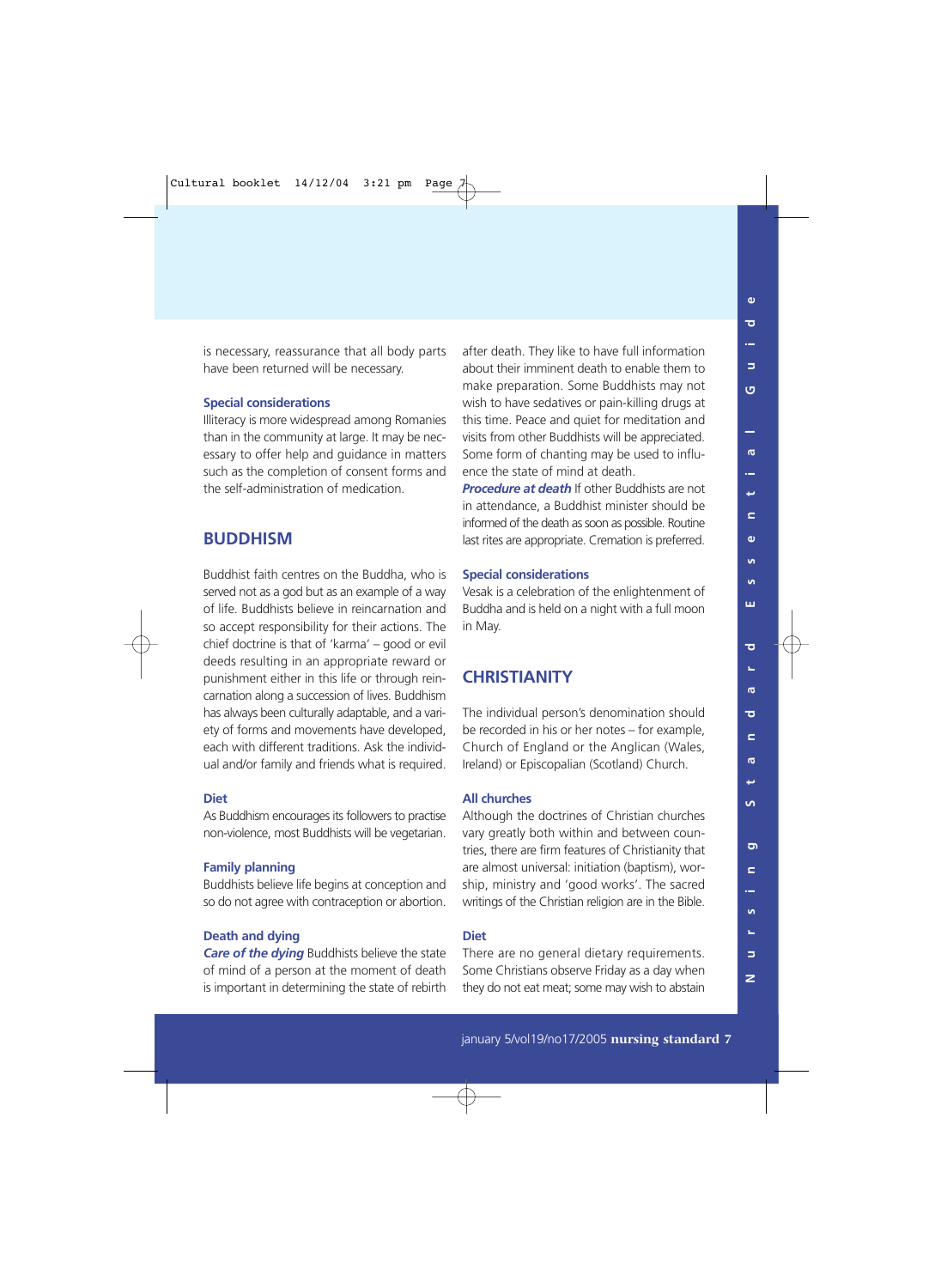from food (fast) before receiving the ritual of Holy Communion. This can also be referred to as the Lord's Supper or mass, whereby bread and wine, symbolising the body and blood of Christ, are taken in his memory. Some abstain from alcohol.

#### **Family planning**

Attitudes to family planning vary from denomination to denomination.

#### **Death**

Routine last rites are appropriate for all Christians.

#### **Special considerations**

*Baptism/christening* There is no age limit for baptism. When babies or children are very ill, baptism should be offered. In the absence of a minister of religion, anyone may perform a baptism. To do this, the minister makes a sign on the person's forehead. A little water is poured on the forehead (or another accessible part of the body), with the words 'John Smith, I baptise you in the Name of the Father, and of the Son, and of the Holy Spirit, Amen.' The chaplain should be informed as soon as possible. If a child dies unbaptised, the chaplain will offer a blessing and naming service, and a certificate to commemorate this will be given to the parents. This is particularly appropriate following a miscarriage or stillbirth.

Patients may wish to see a chaplain, priest or minister from the local church, especially before an operation or anything else that is of concern to them. They may wish to receive Holy Communion and be prayed with. They may request a Bible or wish to attend services in the hospital chapel.

Christmas and Easter are the most important festivals or celebrations. Christians will usually wish to receive Holy Communion at these times.

#### **Roman Catholic**

The patient will probably wish to be visited by a Catholic priest and to receive Holy Communion and the Sacrament of the Sick. This is not only for the dying but also for the sick, especially before an operation. The sacraments are very important. The Catholic priest must be called to dying patients or, if the death is sudden, immediately afterwards.

#### **Church of England (Anglican)**

Always ask the individual and/or family or friends if they would like to see a chaplain or their local minister. Prayers may be said at the bedside of the dying patient. Sometimes the family or the patient will ask to receive the Sacrament of the Sick. This involves anointing with special oil. After death, some families may like to offer prayers of thanksgiving for the person's life.

#### **Free churches**

- Baptist.
- Independent churches and missions.
- Methodist
- Moravian Brethren
- Plymouth Brethren.
- Presbyterian.
- Salvation Army.
- The Religious Society of Friends (Quakers).
- United Reform Church

Free Church patients may like to receive a visit from a minister or a member of their own church or the church chaplain. Ceremony or sacraments may not be observed as strictly as in the Anglican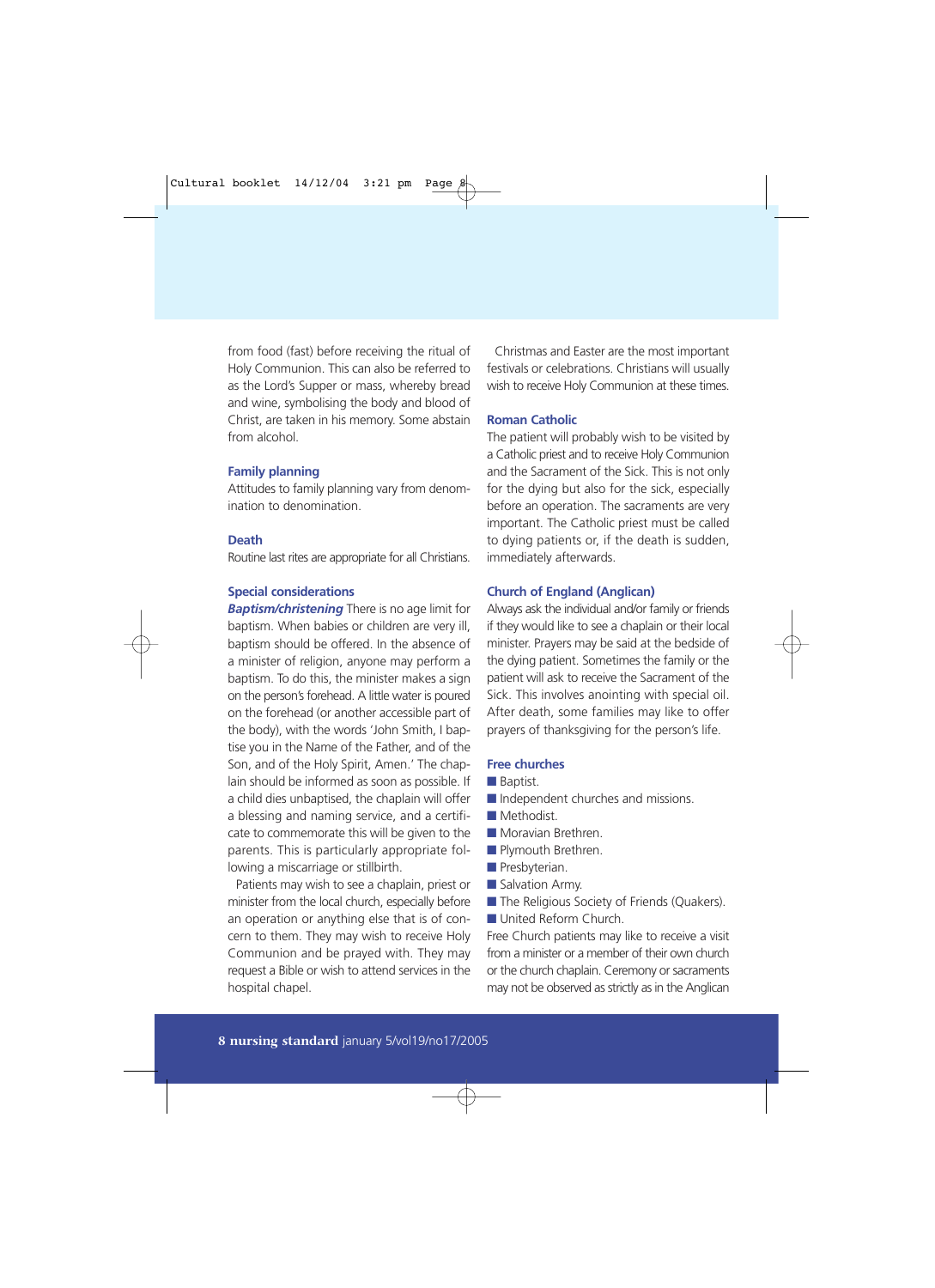and Catholic Religions. However, patients may welcome prayers being said with them.

#### **HINDUISM**

Central to Hinduism is a belief in reincarnation, in which the status, condition and cost of each life is determined by the behaviour in the last life, making each person responsible for who he or she is and what he or she does. Hindus believe that there is one god, who can be understood or worshipped in many different forms. Every Hindu should pray, serve the old and offer generous hospitality to any visitor.

#### **Diet**

Most Hindus do not eat beef and some will not eat eggs or chicken. Dairy produce is acceptable as long as it is free of animal fat. However, it is best to ask each individual. Some Hindus are strict vegetarians and will not eat food that has come into contact with prohibited food or utensils. Tobacco and alcohol are not generally accepted. *'Hot and cold food'* This relates to perceived medicinal properties of food and has nothing to do with either temperature or spicy qualities. **Fasting** This means eating only 'pure' foods, such as fruit or yoghurt, rather than complete abstinence. However, very few would insist on fasting when in hospital.

#### **Personal care**

*Hygiene/cleanliness* Handwashing is considered essential before and after eating. Water for washing is needed in the same room as the toilet, so patients should be provided with bowls and jugs of water or a bidet. If a bedpan has to be used, bowls and jugs of water should also be provided. Hindu patients prefer to wash in free-flowing water, as baths are considered unhygienic. If a shower is not available, ask the patient if he or she would like a jug to use in the bath. *Modesty* Women prefer to be treated by female medical staff where appropriate.

*Dress and jewellery* Jewellery usually has a religious or cultural significance – for example, a woman's bangles are removed only on her husband's death. Some Hindu boys wear a 'sacred thread' over the right shoulder and around the body – this is a symbol of a male Hindu's second birth when he starts to learn from his guru. None of these items should be removed or cut without the permission of the patient or the next of kin. If the thread has to be cut or removed it should be retained and be given to the patient later.

#### **Family planning**

Hindus have no objection to contraception. It is advisable to ask the woman whether she would like her husband or a family member or friend to be present during any discussion.

#### **Death and dying**

*Care of the dying* Hindu patients would very much want to die at home. This has religious significance, and death in hospital can cause great distress. The patient's family may wish to call in a Hindu priest to read from the holy books and to perform holy rites. These may include tying a thread around the wrist or the neck, sprinkling the person with water from the Ganges or placing a sacred tulsi leaf in his or her mouth. Their belief is cremation, and the body being returned to nature may involve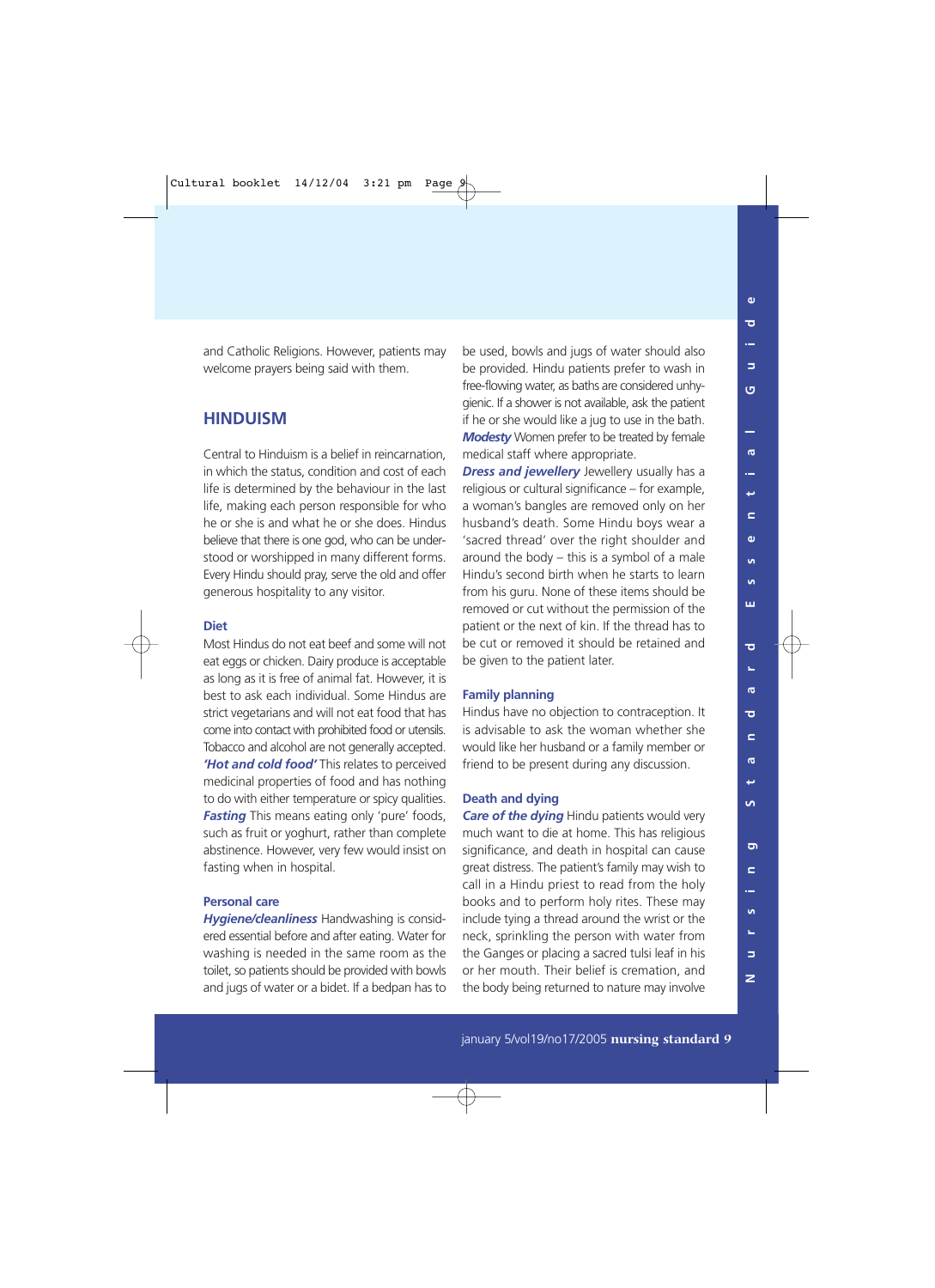a dying person asking to be placed on the floor during the final few breaths.

*Procedure at death* Distress may be caused if non-Hindus touch the body. The family will usually want to wash the body at home. If no family members are available, the following procedure should be followed:

- Wearing disposable gloves, close the eyes and straighten the limbs.
- Jewellery, sacred thread and other religious objects should not be removed.
- Wrap the body in a plain sheet.

In most cases the body should not be washed as this is part of the funeral rites and will usually be carried out by relatives later. If there is a delay (for example, because death has to be reported to the coroner) this must be carefully explained to the family, because it is their practice for the funeral to take place as soon as possible. If a body is to be left in a room overnight, a light or candle should be left burning throughout the night. If the family wishes to view the body, staff should ask the mortician to ensure the room is free of any other religious 'symbols'. All adult Hindus are cremated **Post-mortem** This is generally disliked.

#### **ISLAM**

Islam is the Arabic name for the Muslim religion. The term means 'surrender to God's will' and includes acceptance of those articles of faith, commands and ordinates revealed through the Prophet Mohammed. Mecca, near the Red Sea coast of Saudi Arabia, is the religious centre for Muslims and a place of pilgrimage from all parts of Islam. It was here that Mohammed

was born and began his teaching. There are four chief religious duties for a Muslim: prayer (five times a day), alms giving, fasting and a pilgrimage to Mecca.

#### **Diet**

Some meat is permitted as long as it has been slaughtered according to the Halal ritual, which drains the animal of blood. Halal lamb, beef and chicken are eaten, but pork meat and blood are forbidden. Fish and eggs are allowed but must not be cooked where pork and non-halal meat is cooked.

#### **Personal care**

*Hygiene/cleanliness* Muslims attach great importance to cleanliness – hands, feet and mouth are always washed before and after prayer. After menstruating, women are requested to wash their whole bodies. Muslims prefer the use of a shower rather than a bath.

*Modesty* Muslim women may prefer to be seen or treated by a female doctor.

#### **Organ transplantation**

There are no specific rulings prohibiting transplantation, but strict Muslims will not agree to organ transplants, and the subject should not be raised unless the family initiates the discussion.

#### **Death and dying**

*Care of the dying* Dying Muslims may wish to sit or lie facing Mecca. Moving the bed to make this possible will be appreciated. The family may recite prayers around the bed. If the patient's family is not available, any practising Muslim can help. The patient may wish the Imam (religious leader) to visit.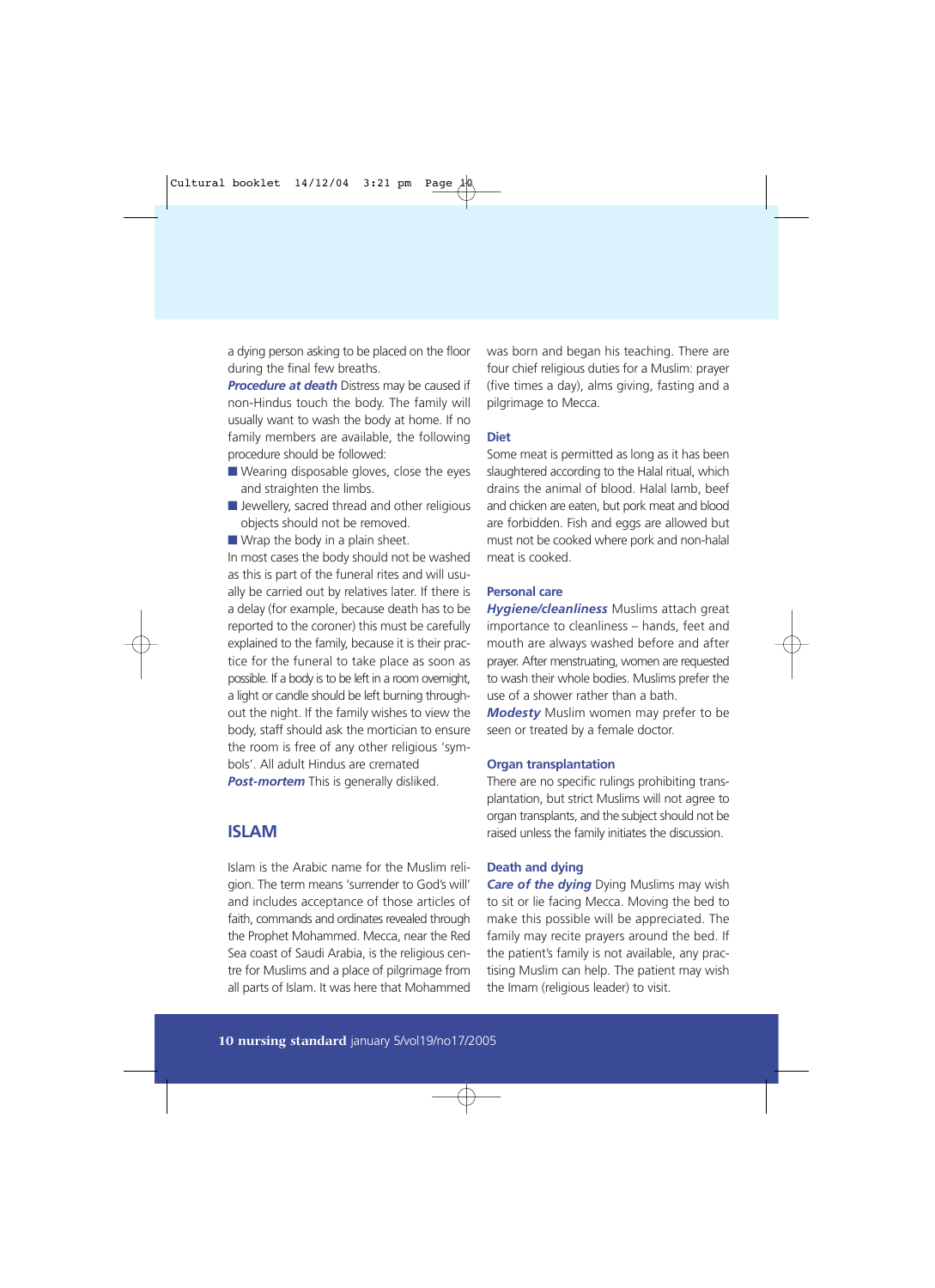*Procedure at death* After death, non-Muslims should not touch the body. Health workers who need to touch the body should wear disposable gloves. The body should be prepared according to the wishes of the family. If the family is not available, the following procedures should be followed:

- Turn the head towards the right shoulder before rigor mortis begins. This is so that the body can be buried with the face towards Mecca.
- Do not wash the body, or cut hair or nails. ■ Wrap the body in a plain white sheet.

Muslims believe in the resurrection of the body after death, so they are always buried and never cremated. The family and Muslim undertakers will ritually wash the body. Muslim funerals take place as soon as practicable. If a delay is unavoidable, explain the reason carefully to the relatives.

If the death has to be reported to the coroner, he or she should be informed that the patient was a Muslim and be asked if the procedure can take place as soon as possible. If the family wishes to view the body, staff should ask the mortician to ensure that the room is free of any religious 'symbols'.

*Post-mortem* In Islam the body is considered to belong to God; strictly speaking, no part of the dead body should be cut or harmed. Postmortems are therefore forbidden unless ordered by the coroner. This should be clearly explained to the family. The family may request that organs removed should be returned to the body after examination.

#### **Special considerations**

There are many Muslim festivals, all calculated by the lunar calendar. Ask the patient or the family if any important dates for their faith occur during their stay in hospital.

During the month of Ramadan, Muslims fast between sunrise and sunset, although those who are sick are not required to fast.

#### **JUDAISM**

In Judaism, religion and culture are entwined. Judaism is based on the worship of one god, carrying out the Ten Commandments and the practice of charity and tolerance towards one's fellow human beings. There are different groups within Judaism:

- Orthodox Jews are usually more traditional and observant of the religious and dietary laws.
- Non-Orthodox Jews (including Conservative, Liberal and Reformed) make their religious observance fit into modern society.

#### **Diet**

Many Jews will ask for kosher food – that is, meat that has been prepared in a special way according to Jewish Law. Shellfish, pork, rabbit and their derivatives are strictly prohibited (treifu). Milk and meat products are not eaten at the same meal, which means that they do not have milk in their drinks or cream with their desserts after their meat meal and do not use butter on meat sandwiches. The patient should be consulted about his or her level of dietary observance and the necessary arrangements made. Orthodox Jews may not be happy to take non-kosher meat.

*Fasting* See special considerations below. If fasting would be a danger, even Orthodox patients will accept medical advice.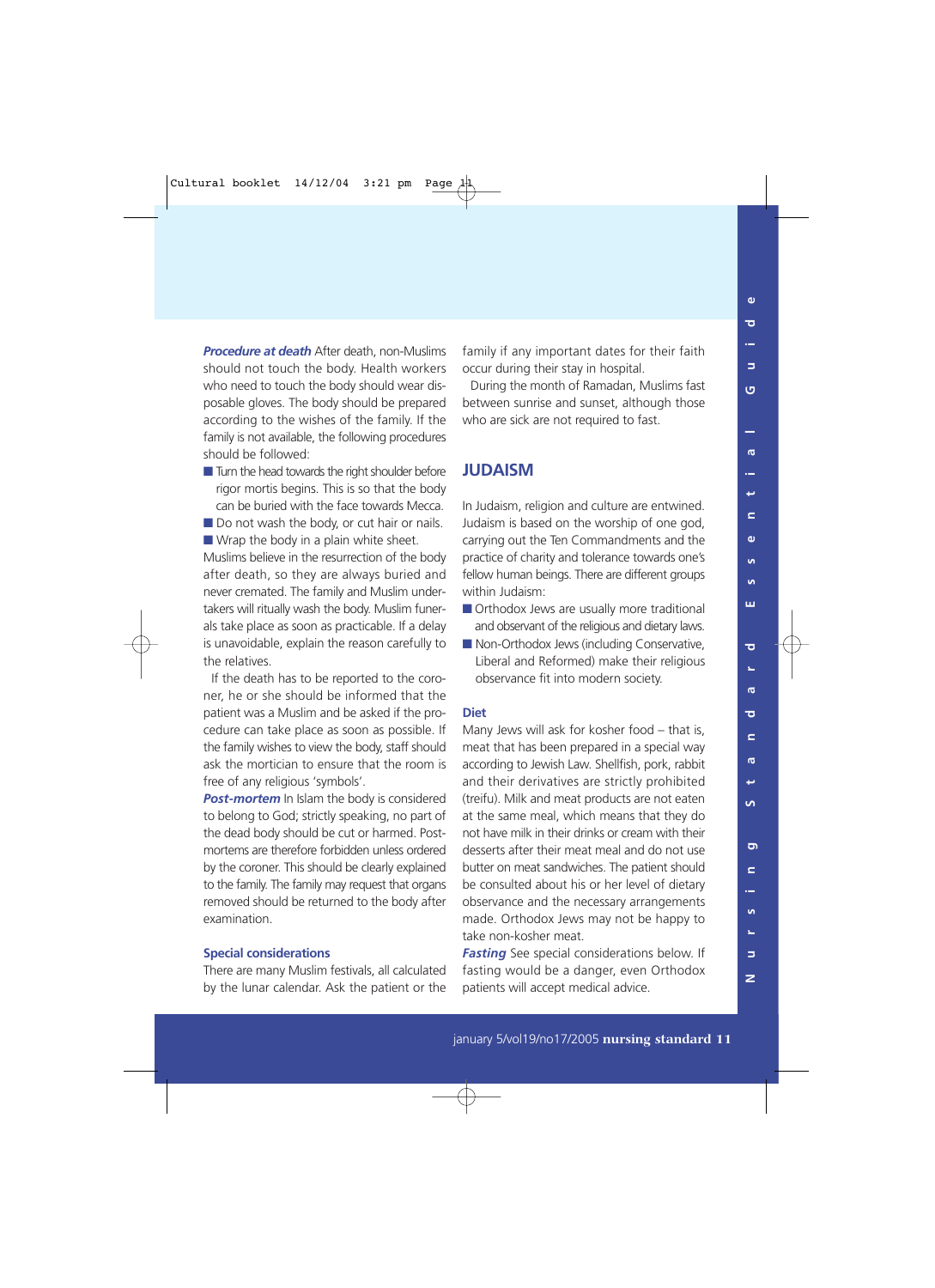#### **Modesty**

Orthodox Jewish women prefer to have their bodies and limbs covered. They may also prefer to keep their hair covered with a headscarf. Orthodox men keep their head covered with a hat or skull cap (kappel).

#### **Family planning**

Jews forbid contraception or family planning unless the woman's health is at risk.

#### **Birth**

Nearly all Jewish boys are circumcised, usually eight days after birth. This is performed by a trained and medically certified religious functionary called a Mohel. If there is a doubt about the child's health the circumcision is delayed.

#### **Death and dying**

*Care of the dying* The patient may wish to recite or hear special psalms or prayers, especially psalm 23 (The Lord is my Shepherd) and may appreciate being able to hold the page on which it is written. The relatives may say prayers and they may wish a Rabbi to be called to help the dying person with their formal confession and to bring comfort.

*Procedure at death* In some cases the son, if present, may wish to close the eyes and mouth. The body should be handled as little as possible by non-Jews. Depending on the sex of the patient, a fellow male or female washes and prepares the body for burial. Usually three members of the community are present. Traditionally, Jews will arrange for this to be done by the Jewish Burial Society. If members of the family are not present, however, most non-Orthodox Jews would accept the usual washing and last rites performed by hospital staff.

The body should be covered with a clean white sheet. The family may wish for the body to be placed with the feet pointing towards the doorway and to light a candle. Some Orthodox Jewish groups may wish to appoint someone to stay with the body from the time of death to the burial, which usually takes place within 24 hours. This person is called a 'watcher', and he or she may need to stay with the body throughout the night. In this instance, or if the family wish to view the body, staff should ask the mortician to ensure that the room is free from any religious 'symbols'.

If the death has to be reported to the coroner, he or she should be informed that the patient was Jewish and be asked if the procedures can take place as soon as possible. Orthodox Jews are always buried, but non-Orthodox Jews allow cremation.

**Post-mortem** Post-mortems are not permitted unless legally required.

#### **Special considerations**

The Sabbath (Shabbat) begins at sunset on Friday and lasts until sunset on Saturday. On the Sabbath, 'work' is prohibited and includes things such as writing, travelling and switching on lights or electrical appliances.

During Passover (in March or April), some Jewish patients may require special foods.

The Day of Atonement or Yom Kippur (in September or October) is a special day of fasting. A Jewish patient will normally wish to keep that day for prayer and be quiet. It is the holiest day of the Jewish calendar and is considered to set the path for the year to follow. Orthodox patients must be offered alternatives to oral medication, such as injections or suppositories.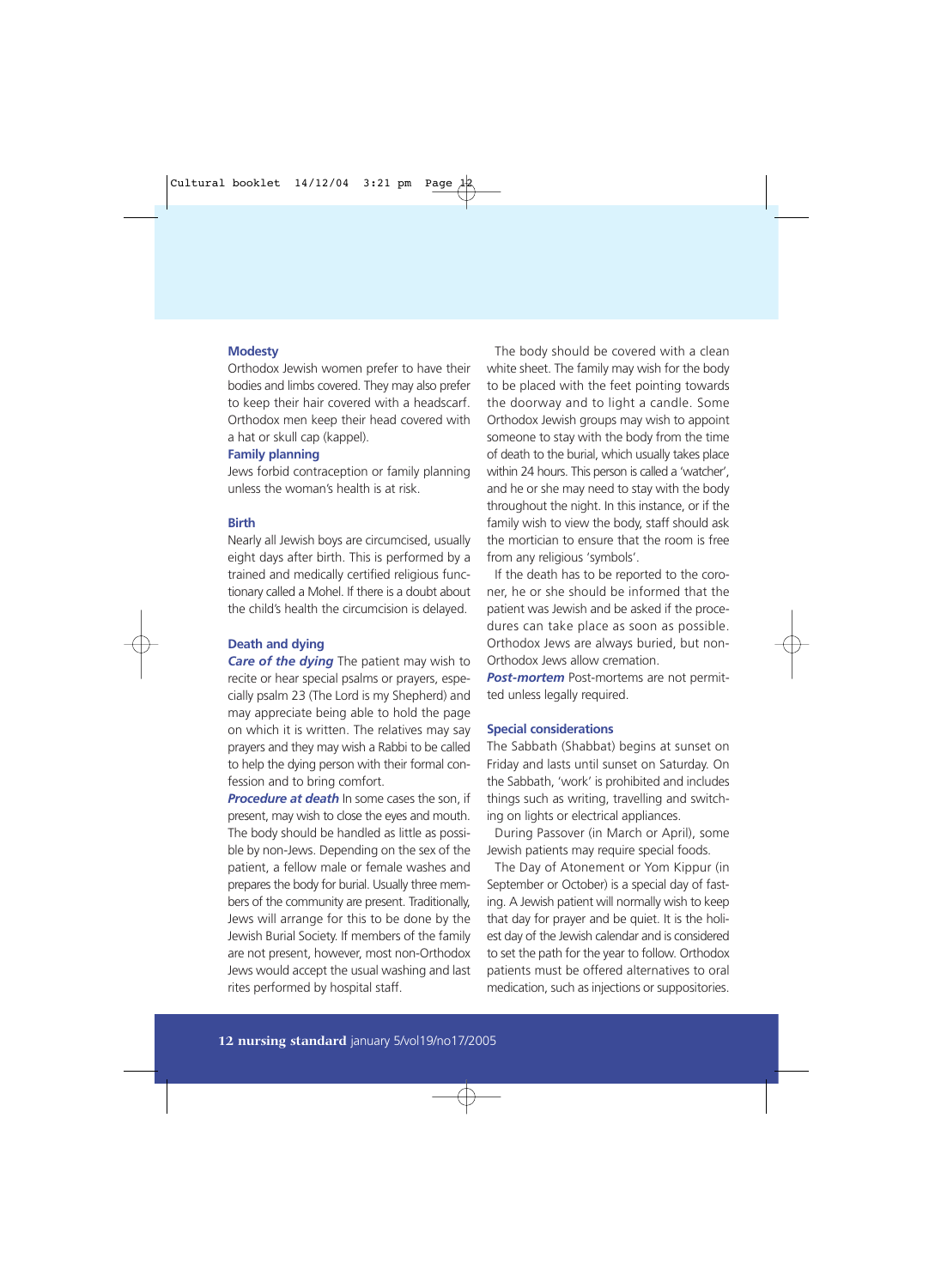#### **SIKHISM**

Sikhs, as an act of faith, wear the five signs of Sikhism, known as the 5Ks.

- $\blacksquare$  Kesh uncut hair, kept under a turban.
- $\blacksquare$  Kangha a small comb worn in the hair.
- $\blacksquare$  Kara a steel wrist band or bangle (or ring).
- $\blacksquare$  Kirpan a sword or dagger.
- Kaccha white shorts worn as an undergarment.

These symbols should not be disturbed unless it is absolutely necessary, in which case the necessity should be explained to the patient and/or his or her family.

#### **Diet**

Many Sikhs are vegetarian. Some may not eat eggs or fish. A few who eat meat will not eat beef. It is helpful to explain the ingredients of dishes with unfamiliar names, such as 'hot pot'. Sikhs do not smoke, and alcohol is forbidden.

#### **Names**

Most Sikhs have three names – a first name, a religious middle name and a family name. The religious middle name is always Singh for men and Kaur for women. Some Sikhs use just this religious title – for example, Mr Singh. The wife of Mr Singh is never Mrs Singh but Mrs Kaur, and vice versa.

#### **Family planning**

Contraception can be used, but is not openly spoken about.

#### **Death and dying**

*Care of the dying* A dying Sikh may receive comfort from reciting hymns from the Guru Granth Sahab, the Sikh Holy Book. The family or any practising Sikh may help with this.

**Procedure at death** Generally, Sikhs are happy for non-Sikhs to attend to the body. However, many families will wish to wash and lay out the body themselves. If members of the family are not available, the following procedures should be followed, in addition to the normal last rites:

- Special regard should be given to the 5Ks: these should be respected and should be left intact.
- Do not trim the hair or beard.
- If the family wishes to view the body, staff should ask the mortician to ensure that the room is free from all religious 'symbols'.

Apart from stillbirths and neonates, who may be buried, Sikhs are always cremated. This should take place as soon as possible.

#### **Special considerations**

Sikhs do not have a specific holy day; British Sikhs have adopted Sunday as the holy day. Prayers are said up to five times daily and patients may like to have an early bath or shower before saying prayers; perhaps as early as 3am.

#### **BAHA'I FAITH**

Although it began in a Muslim country, the Baha'i faith is a distinct religion, based on the teachings of its founder, Baha'u' LLah. It is not a cult, a reform movement or a sect within any other faith, nor is it a philosophical system. It recognises the unity of God and of his prophets, and teaches that the fundamental purpose of religion is to promote concord and harmony. The Baha'i faith promotes the principles of equal opportunity, with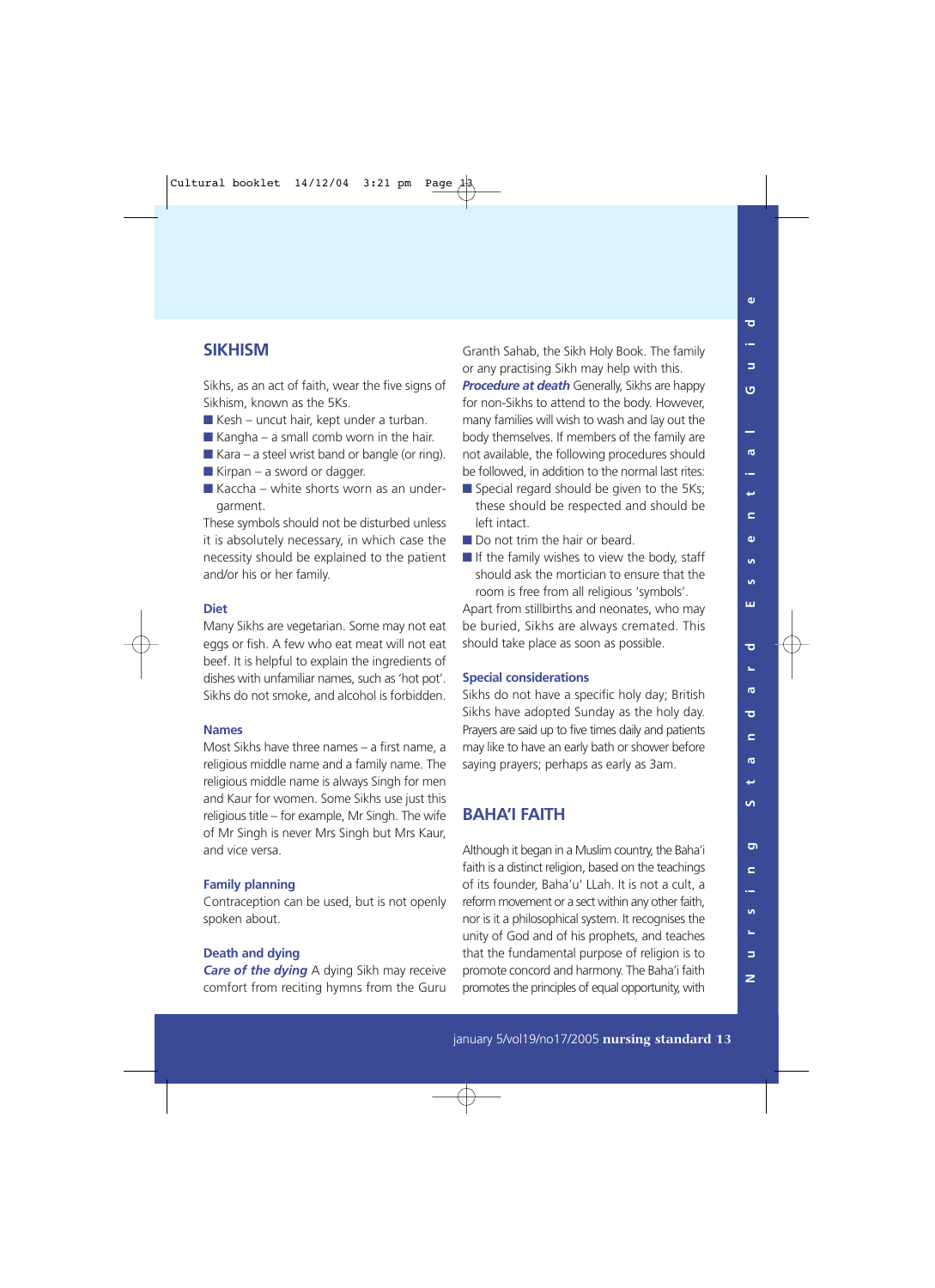rights and privileges for both sexes, and advocates compulsory education and universal peace.

#### **Death and dying**

*Care of the dying* No ritual to be performed before or after death.

*Death/funeral arrangements* According to Baha'i law, two conditions must be fulfilled:

- Baha'i are always buried, never cremated.
- The place of interment should be within one hour's journey of the place of death.

Any undertaker may be used. Certain prayers and observations will be arranged either by the family or by the local Baha'i community.

#### **CHRISTIAN SCIENCE**

Established in the US in 1879, Christian Science teaches reliance on God for healing, rather than on medicine or surgery. It is unusual, therefore, for Christian Scientists to be patients in ordinary hospitals. They will usually seek nursing care at home or in a Christian Science nursing home. They may, however, be admitted to hospital following accidents, or during pregnancy and childbirth, and because of family or legal pressures. They will accept medical care for their children where the law requires it. The church does not attempt to control the actions of its members, and the decision about whether to accept medical intervention lies with the individual.

A Christian Scientist will appreciate the normal care of the hospital if it is necessary for him or her to be admitted, but will normally wish to be totally free of drug treatment. He or she will probably wish to contact a Christian Science practitioner for treatment through

prayer. The patient will appreciate privacy for prayer and access to the 'holy' books of the Christian Science faith.

#### **Diet**

Alcohol and tobacco are not allowed. Strict Christian Scientists may not drink tea or coffee.

#### **Clinical procedures**

*Organ transplantation* It is not normally acceptable for adults to donate or receive organs. *Blood transfusion* It is not normally acceptable for adults, but parents usually consent to blood transfusions if doctors consider this appropriate for their child.

#### **Death and dying**

Routine last offices are appropriate. Only female staff should handle a female body, and cremation is normally preferred.

*Post-mortem* Christian Scientists object to post-mortems, unless required by law.

#### **JEHOVAH'S WITNESSES**

Jehovah's Witnesses try to live their lives according to the commands of God, as written in the Old and New Testaments. They regard Jesus Christ as the Son of God.

#### **Diet**

Food containing blood or blood products is not acceptable. Jehovah's Witnesses do not smoke.

#### **Clinical procedures**

*Blood transfusions* Jehovah's Witnesses believe that taking blood into one's body is morally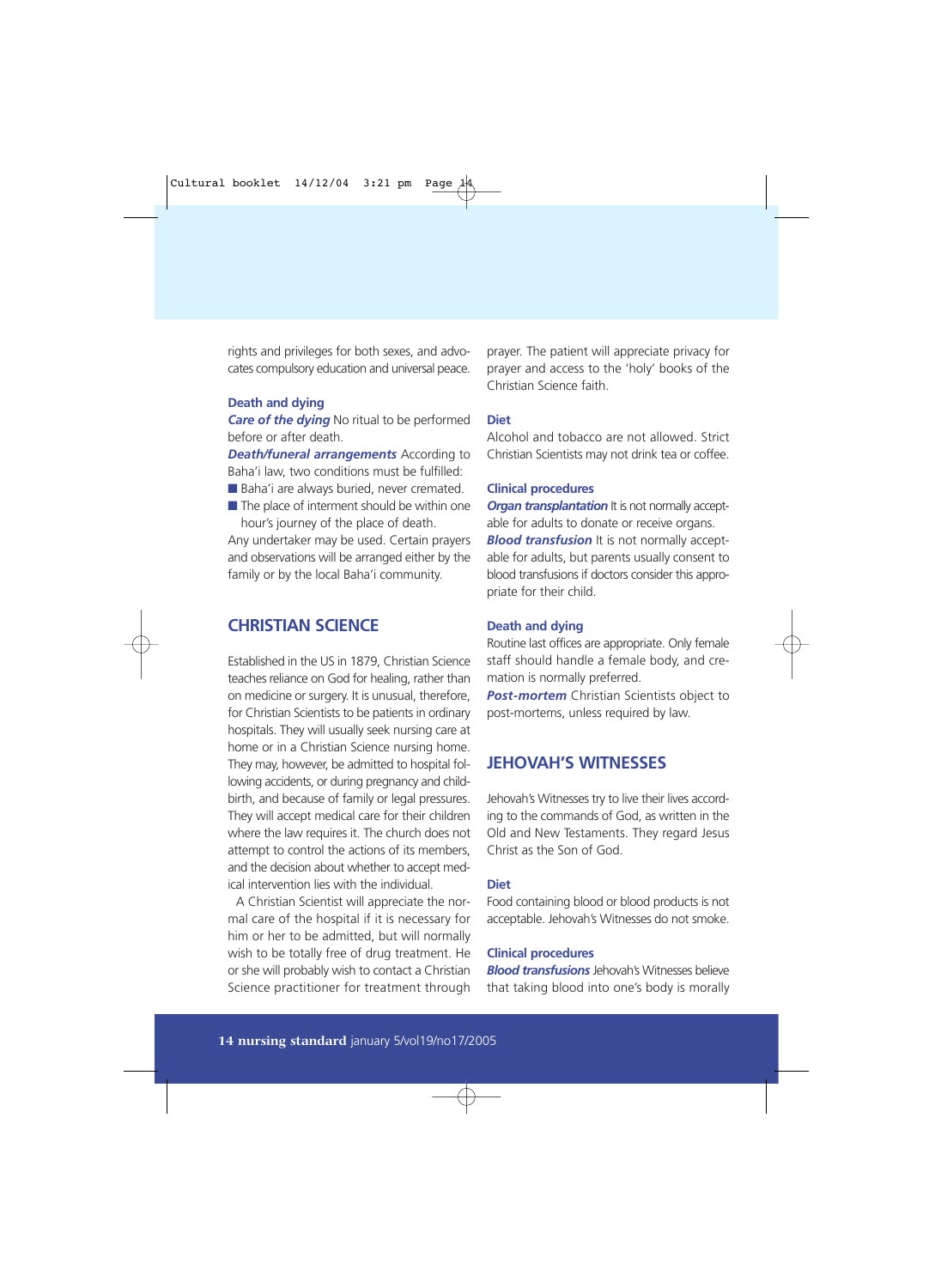wrong; it is therefore prohibited. This includes whole blood or its components, such as packed red cells, plasma, white cells and platelets. Jehovah's Witnesses can choose whether to accept products such as albumin, immunoglobins and clotting factors. Blood samples may be taken for pathological testing, provided that any unused blood is disposed of. Dialysis will usually be accepted.

*Organ transplantation* This is generally not permitted, but components where blood is not involved (for example, a cornea) are more likely to be acceptable. Jehovah's Witnesses are not likely to be willing to either donate or receive an organ through which blood flows. They will want reassurance that blood will not be used against their wishes.

#### **Death and dying**

*Care of the dying* There are no special rituals for the dying, but patients will usually appreciate a visit from one of the elders of their faith (there are no separate clergy).

*Procedure at death* Routine last rites are not appropriate.

*Post-mortem* This is a matter of individual choice for the family.

#### **Special considerations**

Jehovah's Witnesses do not usually celebrate birthdays or Christmas. The only festival celebration is the annual memorial of the death of Christ.

#### **MORMONS**

The Mormon Church, also known as the Church of Jesus of Latter Day Saints, began in America in

1830. Mormons follow a strict health code, known as the word of wisdom, which advises against the use of tea, coffee, alcohol and tobacco, and advocates healthy living. Family unity is very important.

#### **Diet**

Mormons eat sparingly and avoid products that contain a lot of blood. Some Mormons will avoid all hot drinks; milk, water and fruit juices are acceptable.

#### **Death and dying**

*Care of the dying* There are no rituals for the dying, but spiritual contact is important. The church has 'home teachers' who offer support and care by visiting church members in hospital. **Procedure at death** Routine last rites are appropriate. The sacred garment, if worn (see 'Special considerations'), must be replaced on the body after the last rites. Church burial is preferred. *Post-mortem* There are no religious objections. It is a decision for the individual family.

#### **Special considerations**

Some Mormons who have been through a special temple ceremony wear a sacred undergarment. It is an intensely private item and is worn at all times. It is only removed for hygiene purposes. It may be removed for surgical operations, but it must at all times be considered private and be treated with respect.

#### **RASTAFARIANISM**

Rastafarians are followers of a movement that began in the 1930s in the West Indies among the descendants of slave families who had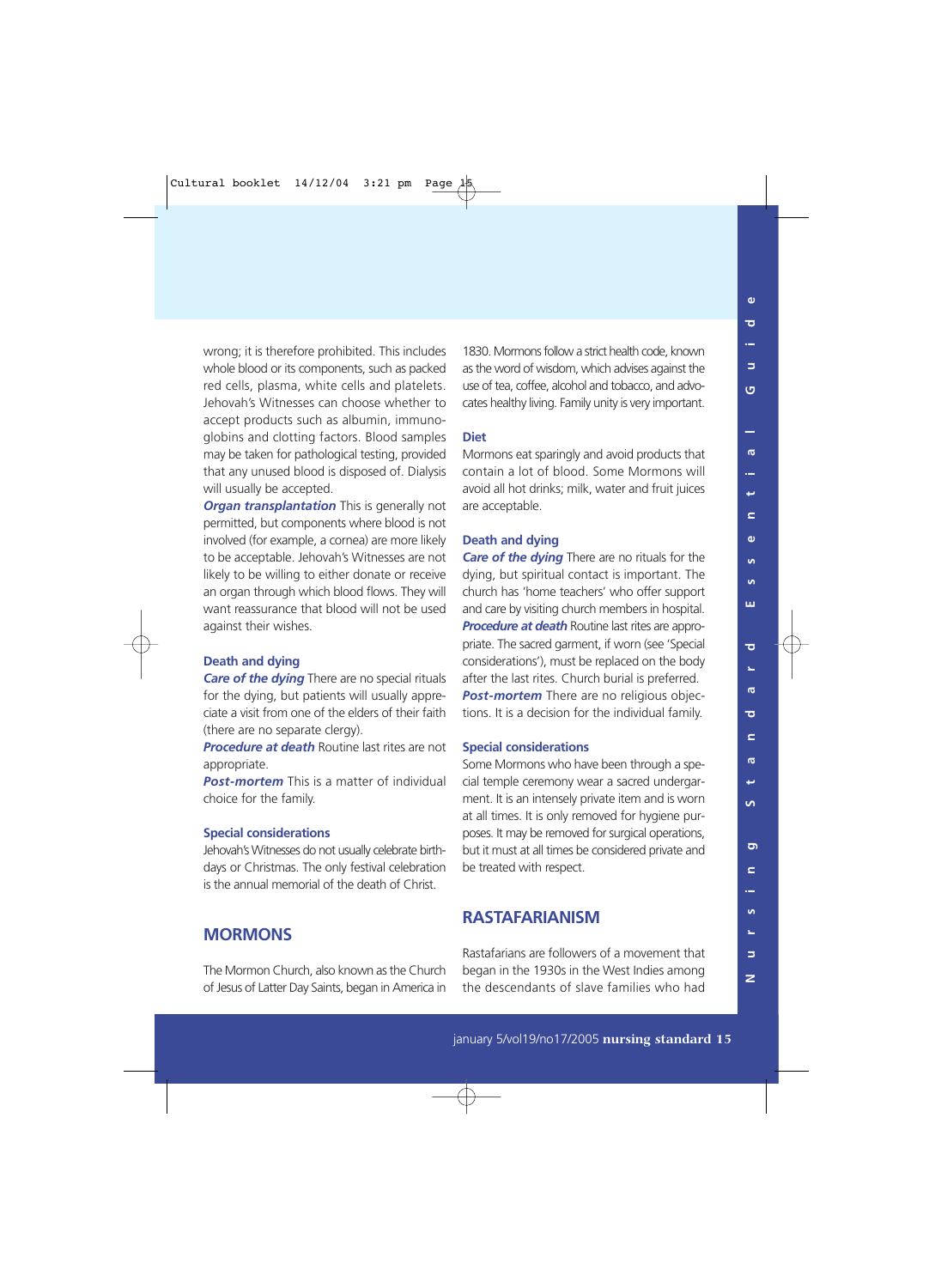come from Africa. The Old and New Testaments are still regarded as scriptures, but Rastafarians do not consider themselves to be Christians.

Rastafarianism is a personal religion; it places emphasis on personal dignity and a deep love of God. There are no churches, services or clergy. For some, legal marriage is unnecessary and thus extended families may be complex.

#### **Diet**

All forms of pork and shellfish are forbidden. Many Rastafarians are completely vegetarian. Some do not drink milk or coffee.

#### **Modesty**

Rastafarian women dress modestly. There is a taboo on wearing second-hand clothing, so the patient may be unwilling to wear hospital garments that have been worn by others. A disposable theatre gown may be preferred.

#### **Family planning**

Most Rastafarians do not believe in contraception.

#### **Clinical procedures**

*Blood transfusion* There will probably be anxieties about this because of concerns about contamination of the body. Assurance will be necessary. **Organ transplantation** Not generally acceptable.

#### **Death and dying**

*Care of the dying* Among Rastafarians, visiting the sick is important. Visits are often made in groups. Family members may wish to pray at the bedside. Apart from this there are no rites or rituals, before or after death.

*Procedure at death* Routine last rites are appropriate, and burial is preferred.

*Post-mortem* A post-mortem will only be agreed to if the coroner has ordered it.

#### **Special considerations**

Rastafarians will be unwilling to receive any treatment that will contaminate the body. They will prefer alternative therapies, such as herbalism or acupuncture. However, those who seek the advice of doctors are likely to accept some conventional treatment.

The distinctive hairstyles (dreadlocks or locks) are a symbol of the Rastafarian faith. Orthodox members may not permit their hair to be cut.

#### **SEVENTH DAY ADVENTISTS**

Seventh Day Adventists are a worldwide Christian denomination whose members very much believe that their faith is a way of life. They have strong health principles, worship weekly from Friday sunset to Saturday sunset and live daily in service to God and humanity.

Seventh Day Adventists believe in caring for the body God has given them. They uphold health principles, which has on occasion singled them out as a group for health studies. Hundreds of health clinics and hospitals around the world have been founded by Adventists, and they are noted for their holistic attitude to life.

#### **Diet**

Many Seventh Day Adventists are ova-lacto vegetarians, which means they eat no meat products but do eat eggs, cheese and milk foods. Others are not vegetarian but do not consume pig products, and some also avoid red meats. A few are vegans, eating only fruits, pulses, nuts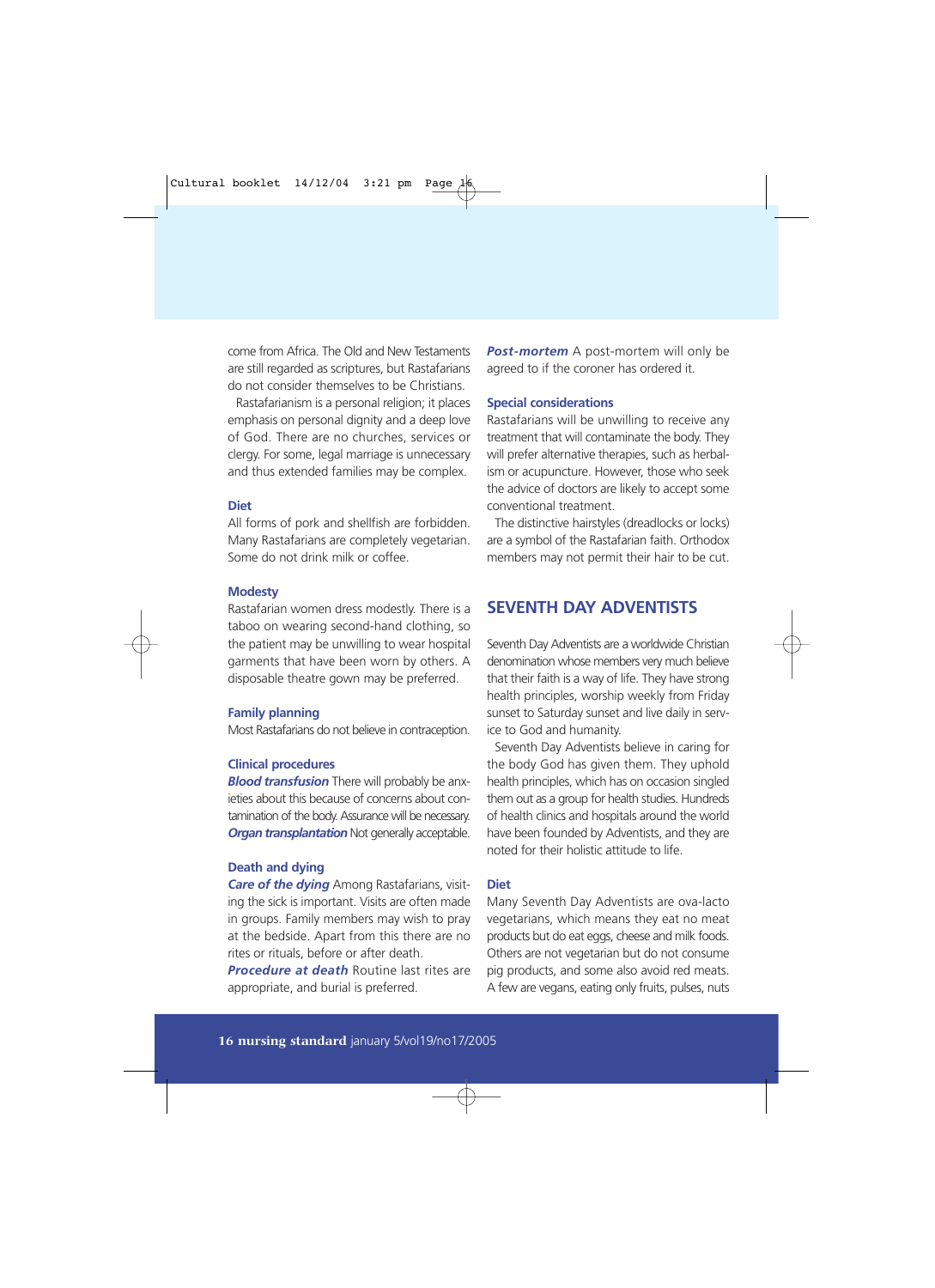$\mathbf{a}$ 

and grains. Most Adventists avoid stimulants such as tea and coffee. Adventists also promote an alcohol-, nicotine- and drug-free lifestyle.

#### **Death and dying**

There are no death rituals as regards to the body. Calling the minister, next of kin and family members would provide an opportunity for acceptance and goodbyes.

For Seventh Day Adventists the funeral service is one of celebration of the person's life, and they believe the body remains in the grave until the second return of the Saviour Jesus Christ.

#### **OTHER FAITHS**

#### **WICCA**

Wicca has its roots in old, pre-Christian earthbased religions, Goddess traditions and witchcraft. At the core of Wiccan beliefs is the last line of the Wiccan Rede: 'An it harm none, do what thou will.' In other words, do whatever you please, as long as it does not harm anyone, including yourself. They also believe that what you do comes back to you three times as intensely.

Wiccans also believe in reincarnation. They believe the soul goes to Summerland between death and rebirth, to reflect on the life that has just passed and to prepare (and wait) for the next.

#### **BAPTISTS**

Baptists are a group of Christians who may hold the following beliefs as outlined by the Baptist Church:

- The centrality of the Bible and the importance of personal prayer and sharing in fellowship together.
- The baptism of believers on profession of faith in Jesus Christ.
- A gathered community of believers who meet regularly to discern the mind of Christ.
- The whole church of God expressed in several distinct ways, wishing to be committed to the ecumenical life of God's people, as well as associating with fellow Baptists locally and internationally.
- Supporting the Baptist Missionary Society and the work of Christian Aid, believing that everyone has a responsibility to live out the call of Christ in their own daily lives.
- Religious freedom for everyone and a tolerance of differences of outlook and practice of the spiritual life.

#### **Acknowledgements**

**Thanks to all those who contributed to this guide: James Scott, chief executive; John Rothwell, chaplain; John Ward, director of human resources; Gillian Powell, communications officer; Jean Hill, head of library; Linda Foote, assistant; Julie Vance, deputy director of nursing; Simon Chase, deputy manager clinical governance; and also the staff development administration – Jess Perry, Sam Thomas and Sid Hawkins.**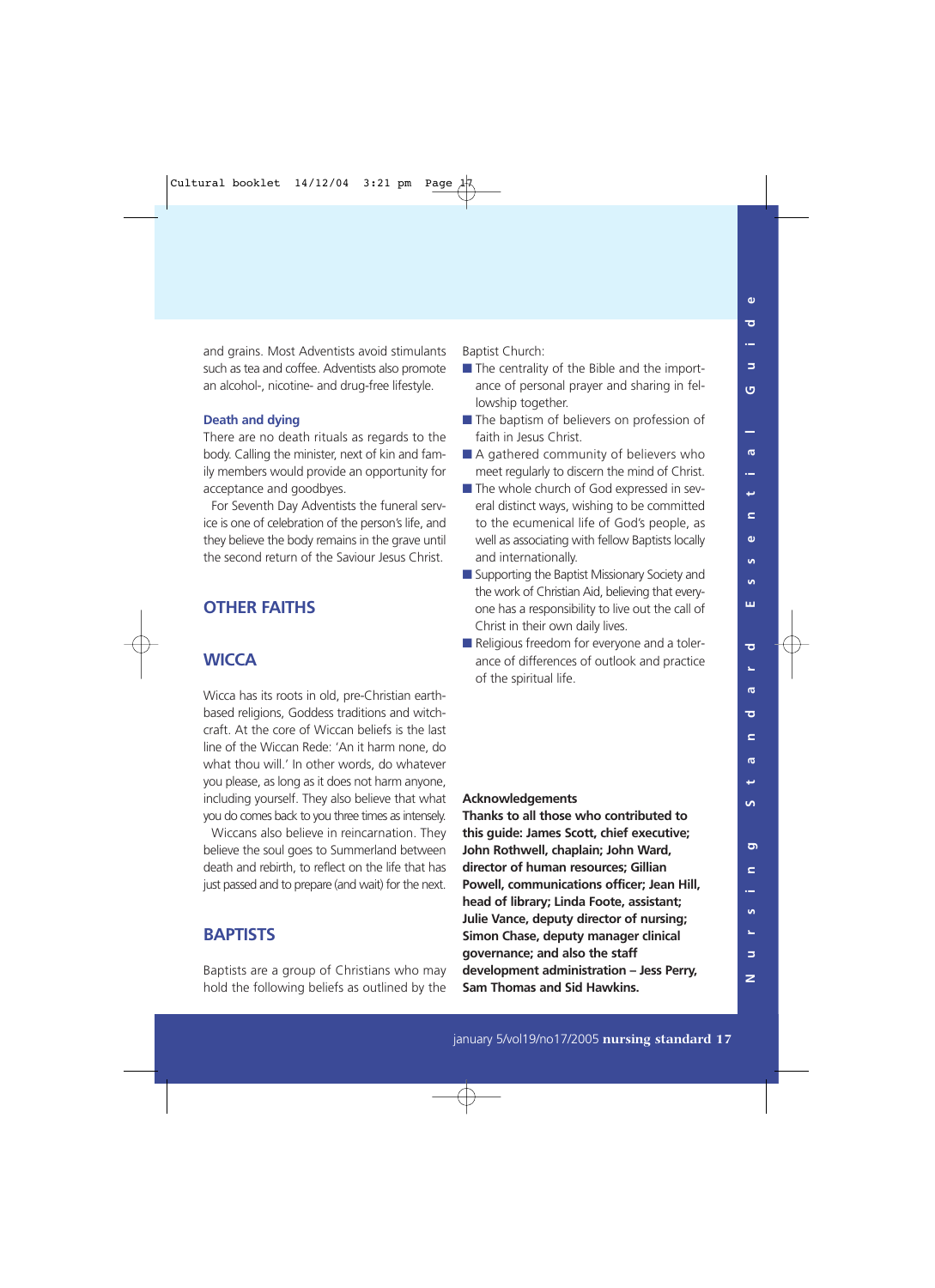#### **CONTACTS**

#### **African/Caribbean**

Afro-Caribbean Mental Health Association 35-37 Electric Avenue London SW9 8JP Tel: 020 7737 3603

African-Caribbean Mental Health Project Zion Centre Zion Crescent Manchester M15 5BY Tel: 0161 226 9562

#### **Asian**

Asian Language Tel: 020 7713 7867

#### **Baha'i**

Natural Spiritual Assembly of Baha'is of United Kingdom 27 Rutland Gate London SW7 1PD Tel: 020 7584 2566

#### **Buddhism**

London Buddhist Centre 51 Roman Road London E2 0HU Tel: 0845 458 4716

The Buddhist Society 58 Eccleston Square London SW1V 1PH Tel: 020 7834 5858

#### **Chinese**

Chinese Health Information Centre First Floor 39 George Street Manchester M1 4HQ Tel: 0161 228 0138

#### **Hinduism**

Hindu Centre 5-7 Cedars Road London E15 4NE 020 8361 4484

#### **Islam**

Islamic Cultural Centre London Central Mosque 146 Park Road London NW8 7RG 020 7724 3363

The Islamic Foundation Markfield Darah Centre Ratby Lane Markfield

Leicester LE67 9RN Tel: 01530 244944 or 01530 244945

Islamic Universal Foundation (Sh'ia Mosque) 20 Penzance Place London W11 4PG Tel: 020 7602 5273

Muslim Women's Help Line Unit 3 GEC Estate East Lane Wembley HA9 7PX Tel: 020 8904 8193 or 020 8905 6715

#### **Jehovah's Witnesses**

Jehovah's Witness Hospital Information Services ISBA House The Ridgeway London NW7 1RN Tel: 020 8906 2211

#### **Judaism**

(Orthodox Jews) The Office of the Chief Rabbi Adler House 735 High Road London N12 0US Tel: 020 8343 6301

#### (Progressive Jews)

Union of Liberal and Progressive Synagogues 21 Maple Street London W1T 4BE Tel: 020 7580 1663

Board of Deputies of British Jews Woburn House Upper Woburn Place London WC1H 0EP Tel: 020 7387 3952

#### **Sikhism**

Sikh Missionary Resource Centre 346 Green Lane Small Heath Birmingham B9 8DB Tel: 0121 772 5365

#### **General**

National Health Service Ethnic Health Unit 7 Belmont Grove Leeds LS2 9NP Tel: 0113 246 7336

Sickle Cell Society 54 Station Road London NW10 4UA Tel: 020 8961 7795

#### **18 nursing standard** january 5/vol19/no17/2005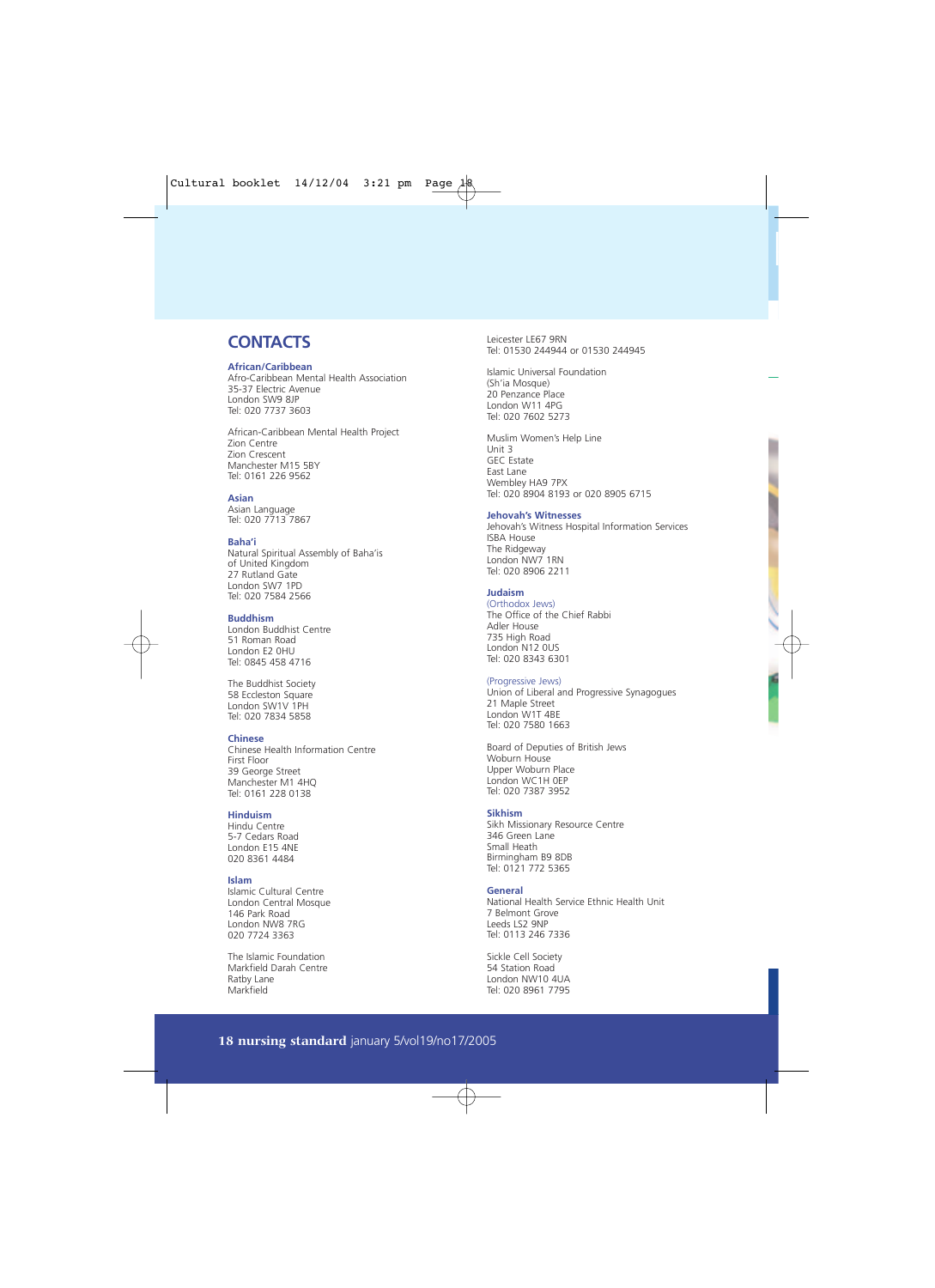

# **ns**online

### your **one-stop resource** for **archived articles**



- > take advantage of your FREE archive access today by registering online
- > subscribe online to one of our indispensable journals from just £3.30 a month to secure your **FREE** archive access

for all this and much more visit www.nursing-standard.co.uk



Please note: Free access to the Nursing Standard Online archive is only available to personal subscribers

## **www.nursing-standard.co.uk**

**RCN Publishing** 

january 5/vol19/no17/2005 **nursing standard 19**